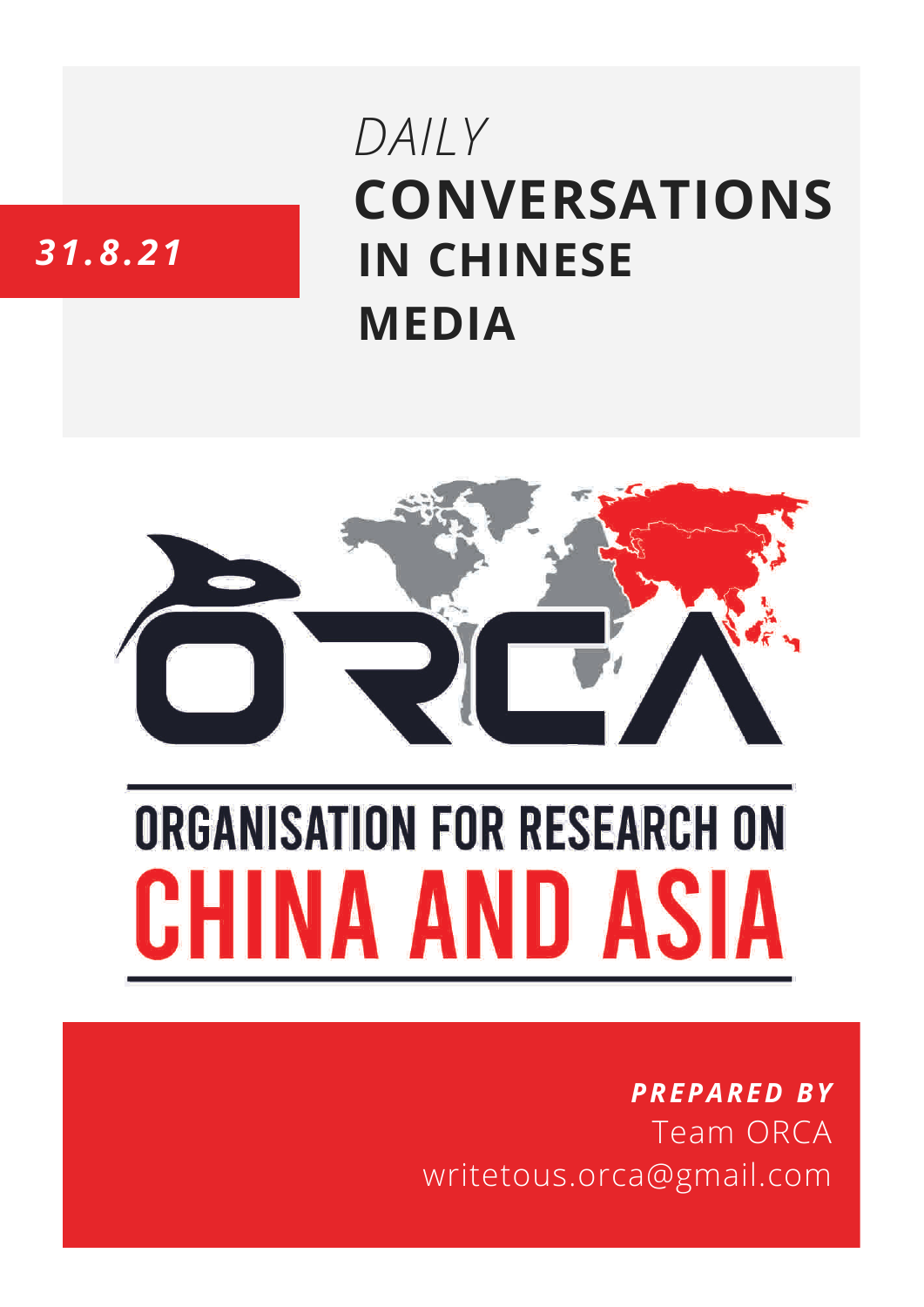#### **I. Social Media Chatter in China**

- **India's first meeting with Taiban trends on Weibo:** India held its first formal meeting with Taliban in Qatar which has trended on Weibo. General netizen outlook has been of the opinion that India is recalibrating its approach to Kabul following its own limited successful outreach in Afghanistan.
- **Removal of celebrity lists continues:** In continued 'wokeness' regarding its celebrity culture, China's Douyin after Weibo has become the next platform to take measures to further regulate chaotic fan culture. The social media platform is removing celebrity and idol ranking lists as well as celebrity topic lists. [NetEase](https://twitter.com/TrendingWeibo/status/1431977913595961348/photo/1) Music has also taken steps to clampdown on "chaotic" fan culture. The streaming platform is removing all celebrity ranking lists (music charts will remain) and limiting purchases of digital albums and singles.

#### **II. News in China**

- According to a report by [Russia's](https://news.ifeng.com/c/89AGwH8rl44) RIA Novosti, Taliban sources said that Taliban consultations on the formation of a new Afghan government have been completed, and Taliban members will hold key positions in the new government.
- On the [question](https://www.guancha.cn/internation/2021_08_31_605239_s.shtml?s=syyldbkx) of whether China will provide humanitarian assistance to Afghanistan, Wang Wenbin has stated that while China has long been a major aid provider to Kabul vis-a-vis humanitarian missions and will continue to do so, it is the US that has created 'chaos in Afghanistan'. As per him, Washington must take ownership of its mistakes and "work with the international community to provide much-needed economic".
- Wang Wenbin has also [cautioned](https://www.guancha.cn/internation/2021_08_31_605240_s.shtml?s=syyldbkx) Japan to be careful with words and actions vis-a-vis military movements. He has said that due to historical reasons, Japan's military security trends have always attracted the attention of Asian neighbors and the international community as Japan has increased its defense budget for nine consecutive years. China hence advises Japan to adhere to the path of peaceful development.
- China has placed strict [regulations](https://twitter.com/TrendingWeibo/status/1432337072787017738/photo/1) on young gamers in an effort to curb gaming addiction. Children under 18 will now only be allotted 1 hour of gameplay on weekends (Fri-Sun) and on public holidays. Gaming companies will be required to abide by these restrictions.
- Pakistani anti-terrorist forces carried out a raid on the hiding point in the Moss area of Balochistan; they claim to have killed 11 ISIS [targets.](https://world.huanqiu.com/article/44a7l3c7Fhd)